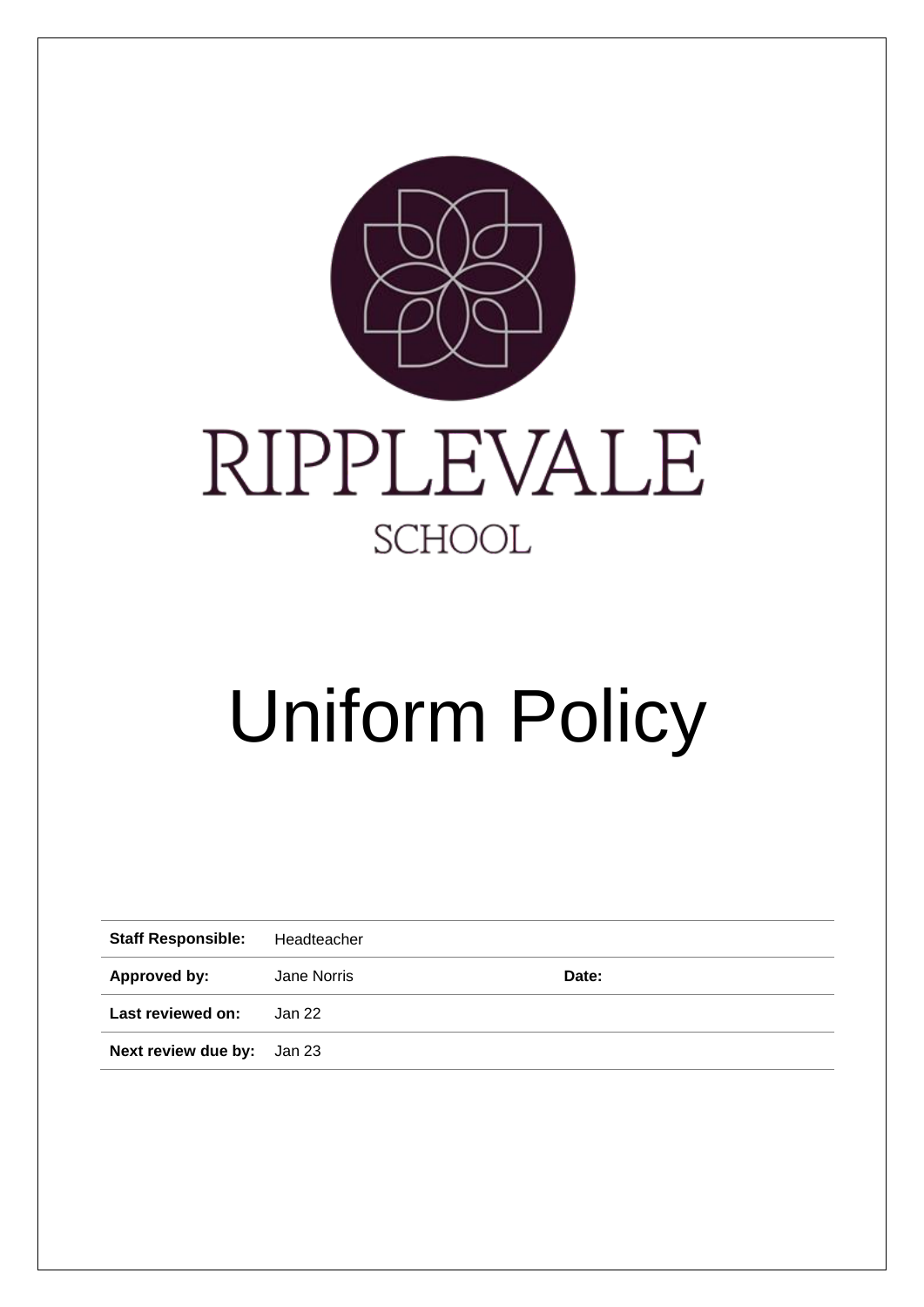# **Ripplevale School School Uniform Policy**

### *'Ripplevale School provides a caring learning environment where our students make meaningful progress, relative to their individual starting points. Our aim is to encourage them to develop appropriate personal, social and employable skills enabling them to become confident, independent and aspiring young people.'*

At Ripplevale School we understand that school uniform can be challenging for students with ASD who struggle with sensitivities from certain materials / clothes. As a school we are only too aware of how difficult it is for some students to concentrate and focus for long periods of time. We wish our students to get the most out of their time at school and education and not cause any distress or discomfort by what they are wearing. In those cases uniform is not obligatory.

# **Aims and objectives**

Our policy on school uniform is based on the notion that school uniform:

- promotes a sense of pride in the school
- engenders a sense of community and belonging towards the school
- is practical and smart
- identifies the children with the school
- makes children feel equal to their peers in terms of appearance
- is regarded as suitable wear for school and good value for money by most parents
- is designed with health, safety, welfare and safeguarding in mind.

# **The role of parents**

We ask all parents who send their children to our school to support the school uniform policy. We understand that students with Autism have sensory needs and wearing uniform may cause discomfort and distress. We will work with parents to find a suitable alternative that means the student is comfortable and happy to attend school.

# **The role of Cavendish Education Group**

Cavendish Education supports the Headteacher in implementing the school uniform policy. It considers all representations from parents regarding the uniform policy and liaises with the Headteacher to ensure that the policy is implemented fairly and with sensitivity.

It is the Headteacher's responsibility to ensure that the school uniform meets all regulations concerning equal opportunities.

The Headteacher will ensure that the school uniform policy helps children to dress sensibly, in clothing that supports the student to achieve their potential.

# **Monitoring and review**

The School will ensure that its school uniform policy is fair and reasonable and that the uniform chosen is affordable and does not act as a barrier to parents when choosing a school.

The School takes in to regard our obligations under the Human Rights Act 1998 and anti-discrimination legislation.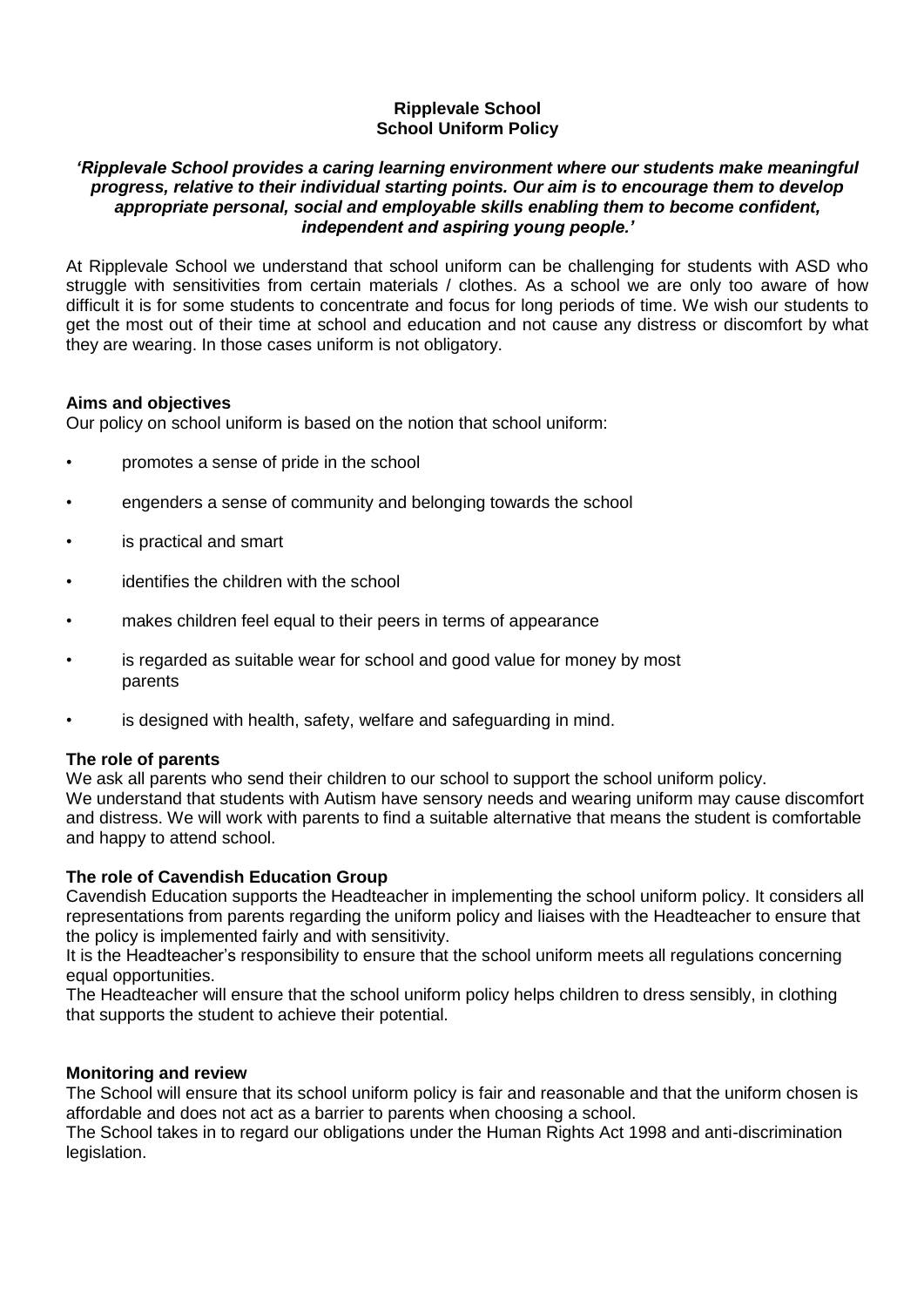DfE strongly recommends that all schools adhere to its uniform policy and that:

- Consults widely on its proposed school uniform policy and changes to an established policy. As well as current pupils and parents/carers, prospective pupils and parents/carers should be included in any consultation.
- considers how the uniform policy might affect each group represented in the school;
- considers the concerns of any groups and whether the policy amounts to an interference with the right to manifest a religion or belief, and whether it is discriminatory. The school will need to weigh up the concerns of different groups and it might not be practical to accommodate fully the concerns of all groups. For example, groups of children drawn from different parts of the same religious community may each have differing requirements, requiring several variations of school uniform if each were accommodated in full, which would not be practical;
- considers the timeframe for introducing a new uniform policy or amending an existing one. Factors should include the length of time before the pupil leaves the school and whether expensive items are frequently purchased second hand, or passed on to siblings. A transitional period for phasing out the old uniform and introducing the new one should be considered;
- considers the cost and availability of non-standard sizes;
- considers the cost of including branded items and items in unusual colours/shades before insisting they must be worn, and continually reviews the cost of these items;
- documents the consultation process undertaken, the points made by respondents, and the decisions taken in weighing up competing points of view. The school might decide that the needs of individual groups are outweighed by factors such as:

o health and safety: the school has a right to expect that long hair can be safely tied back for work in the science laboratory, or technology workshops.

o protecting young people from external pressure to wear clothing they would not otherwise choose to adopt, protecting them from harassment, and from having to adopt dress codes associated with extreme or anti-social elements in the wider community, including styles and colours of clothing associated with gangs;

o promoting a strong, cohesive, school identity that supports high standards and a sense of identity among pupils: if some children look very different to their peers, this can inhibit integration, equality and cohesion;

- describes its uniform policy clearly and publicises it well, for example on the school website, in school rules, and in any admissions documentation. Rules on wearing school uniform may be included in the home school agreement.
- considers carefully, once the uniform/appearance policy has been agreed, any request that is made to vary the policy to meet the needs of any individual pupil to accommodate their religion or belief;
- considers carefully, once the uniform/appearance policy has been agreed, any request that is made to vary the policy to meet the needs of an individual pupil because of temporary or permanent medical conditions. For example, pupils with some skin conditions may be unable to wear specific fabrics, and pupils with foot or leg injuries may be unable to wear school shoes.

# **Cost of school uniform**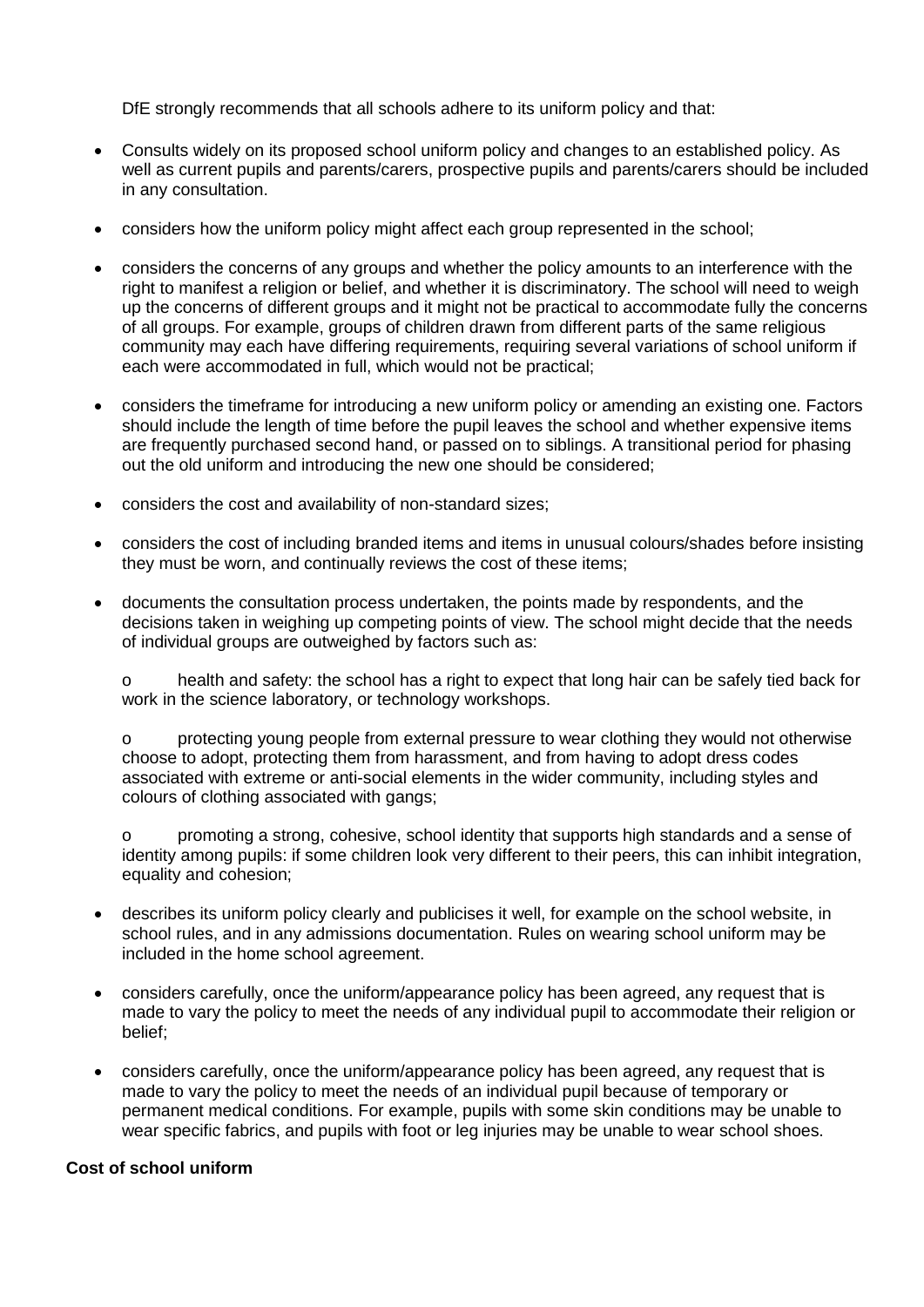School uniform can be expensive, particularly for low income and large families and so Ripplevale School gives careful consideration to ensure that only minimal items of school uniform are required and cost is kept to a minimum.

Ripplevale School is mindful about family circumstances and will assist with supply of uniform to those families who may need help.

Ripplevale School does not make a profit from the sale of uniform to students.

Ripplevale School maintains a stock of second hand uniform that may be passed on to students who are in need.

Ripplevale School negotiates the best deal with suppliers for the most cost effective supply of school uniform and this contract is reviewed every 5 years.

Ripplevale School will engage with parents if the student does not wish to wear uniform due to sensory needs, that a suitable alternative is agreed upon.

Ripplevale School will be mindful of any cultural or religious requirements when reviewing uniform policy and also on an individual basis for each student.

# **Uniform**

Ripplevale school uniform is as follows:

### **Primary & Secondary**

- Black footwear black trainers may be worn
- Plain black, grey or white socks
- Black/Grey trousers
- Light Blue polo shirt or long sleeved shirt (no logos except school logo)
- Plain Navy Blue Sweatshirt or Jumper (no logos except school logo)
- Dark coat or waterproof for the winter
- A dark woolly hat and gloves may be worn in winter

The only items of branded Ripplevale uniform is the polo shirt, sweatshirt and fleece, which may be purchased from the school.

### **Post 16 students may wear their own choice of clothing.**

### **PE – all students**

- Plain Football Shorts blue or black
- Tracksuit if desired
- A plain polo/rugby shirt or t-shirt preferably white
- **Trainers**
- Football socks and shin pads (these do not have to be provided as soon as your son starts school)
- Football Boots (these do not have to be provided as soon as your son starts school)

For health and safety reasons, it is essential that children are dressed appropriately for any physical activity.